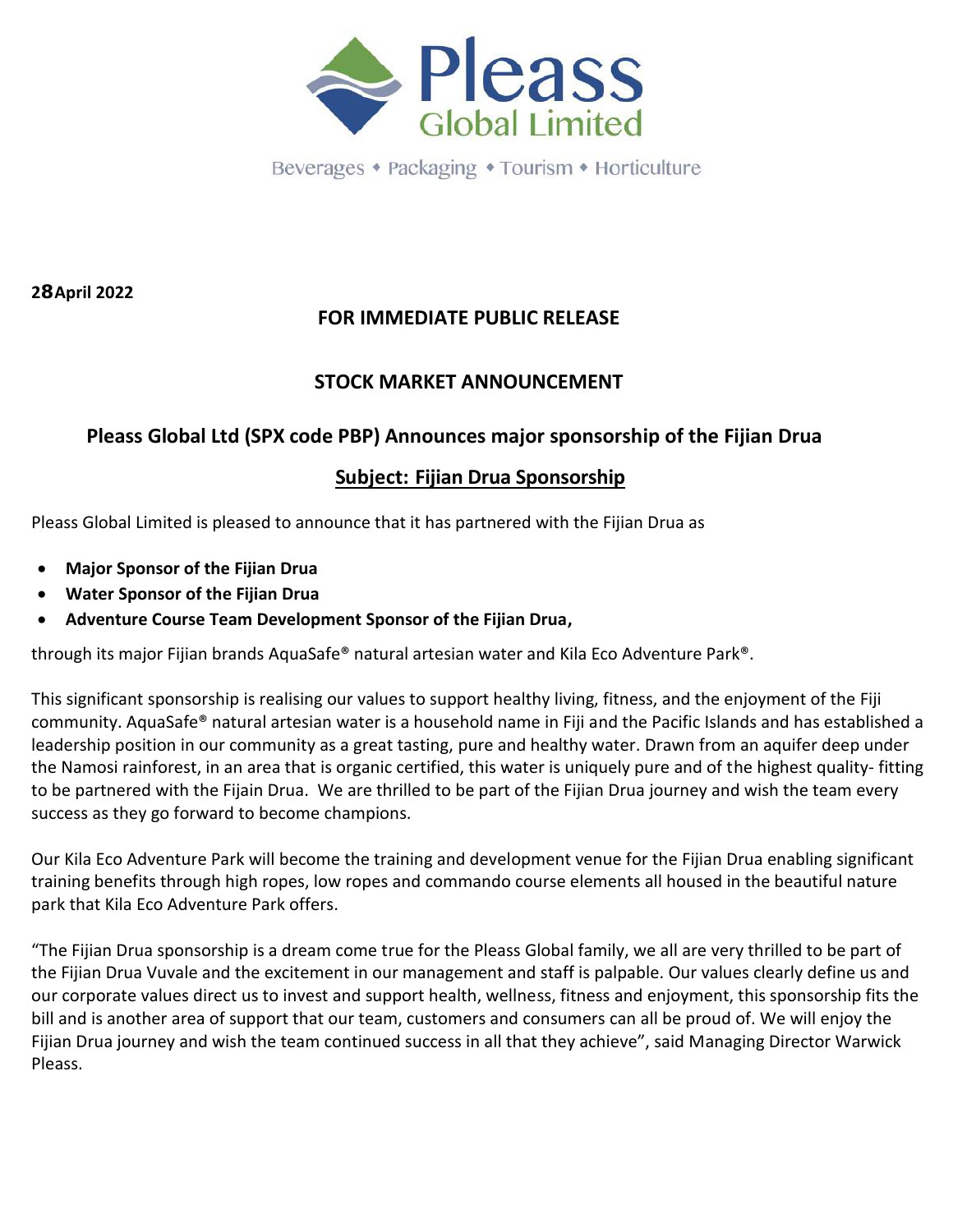

Beverages • Packaging • Tourism • Horticulture

Pleass Global is a listed company on the Fiji stock exchange and has been in operation since 1996. Manufacturers of fine waters AquaSafe®, VaiWai® and other custom label waters we have grown over the years to become a respected domestic supplier and increasingly a well renowned exporter. We operate a significant food service packaging unit in addition to our eco-tourism operation Kila Eco Adventure Park. Pleass Global Limited has been the Platinum Sponsor of Rotary Water Pacific Water for Life Foundation for many years and continues this valuable support to supply communities in need with safe, hygienic water solutions and sanitation and now adding the Fijian Drua sponsorship to our stable of social giving activities.

Media Enquiries Email: cate@pleass.com (Company Secretary) T-3308803. M- 9990887

Warwick Pleass **Catherine Pleass** 

<u>I</u>

**Managing Director Company Secretary**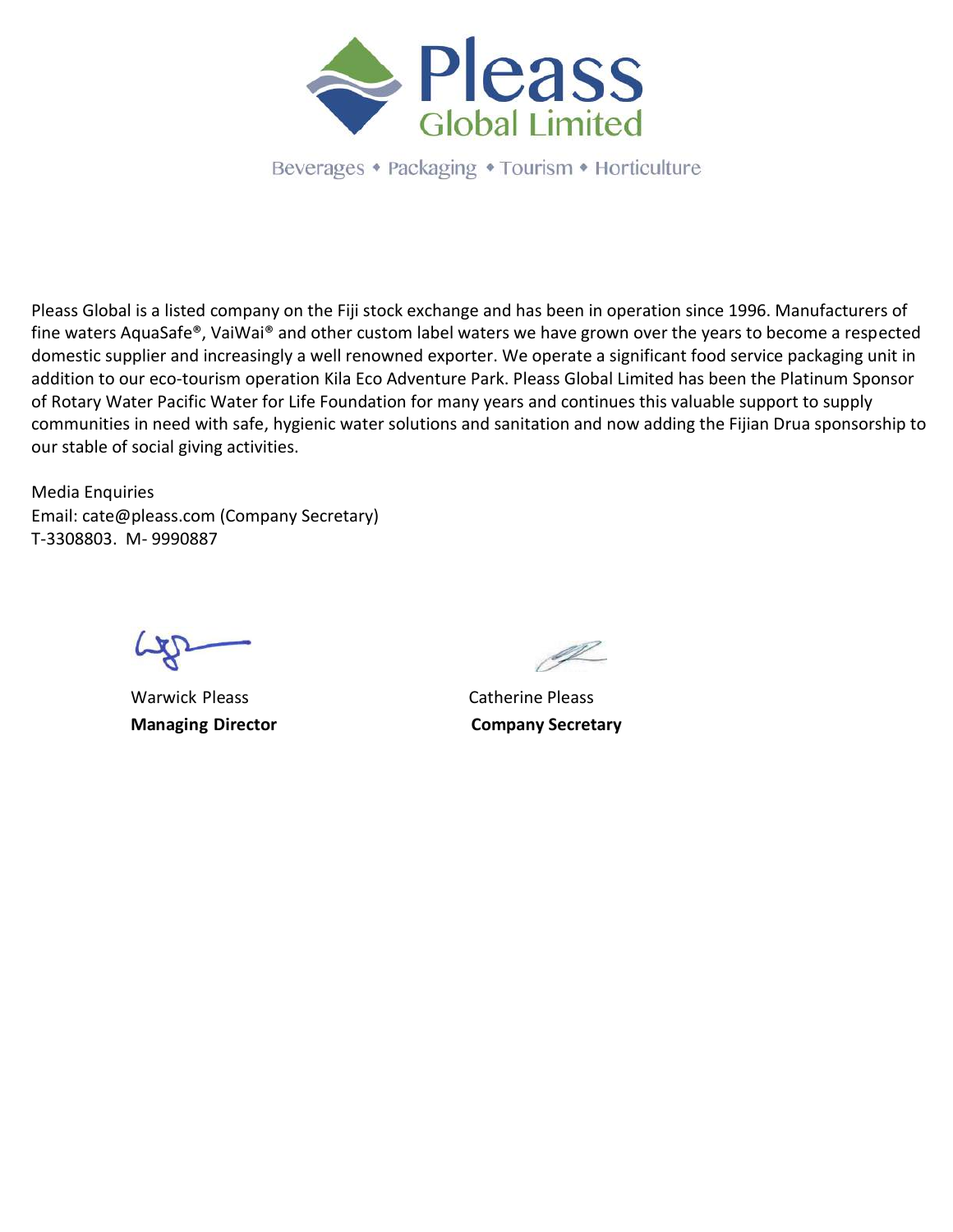DRUA **Adventure Course** Team Development<br>Sponsor of the<br>Fijian Drua

**FIJIAN** 



Call 330 8803 email kilatours@kilaworld.com kilaworld.com